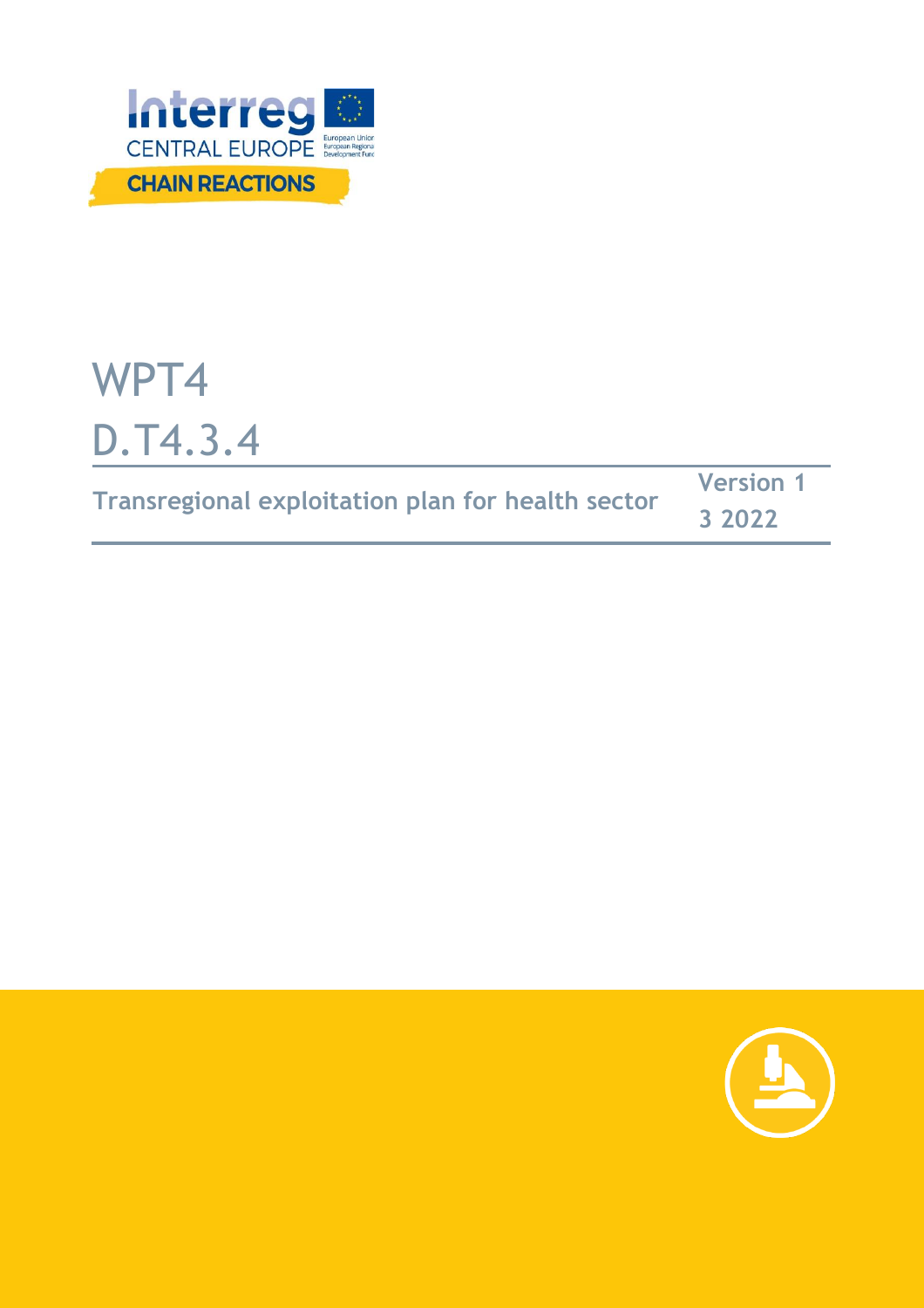



| <b>Project information</b>               |                                                                   |  |  |
|------------------------------------------|-------------------------------------------------------------------|--|--|
| Project Index Number:                    | CE1519                                                            |  |  |
| Project Acronym:                         | <b>CHAIN REACTIONS</b>                                            |  |  |
| Project Title:                           | Driving smart industrial growth through value chain innovation    |  |  |
| Website:                                 | https://www.interreg-central.eu/Content.Node/CHAIN-REACTIONS.html |  |  |
| Start Date of the Project:               | 01.04.2019                                                        |  |  |
| Duration:                                | 36 Months                                                         |  |  |
| <b>Document Control page</b>             |                                                                   |  |  |
| Deliverable Title (overall):             | D.T4.3.1-5: Transregional exploitation plans                      |  |  |
| Deliverable Title<br>(target sector):    | D.T4.3.4 - Transregional exploitation plan for health sector      |  |  |
| Lead Contractor of the De-<br>liverable: | PP2 - Styrian Technology Park                                     |  |  |
| Responsible PP duo of:                   | PP3 - CCIAA PD                                                    |  |  |
|                                          | $PP11 - GAPR$                                                     |  |  |
| Authors:                                 | Roberto Sandrini - CCIAA PD<br>Artur Ochojski - GAPR Ltd.         |  |  |
| <b>Contractual Delivery Date:</b>        | 31.12.2021                                                        |  |  |
| <b>Actual Delivery Date:</b>             | 30.03.2022                                                        |  |  |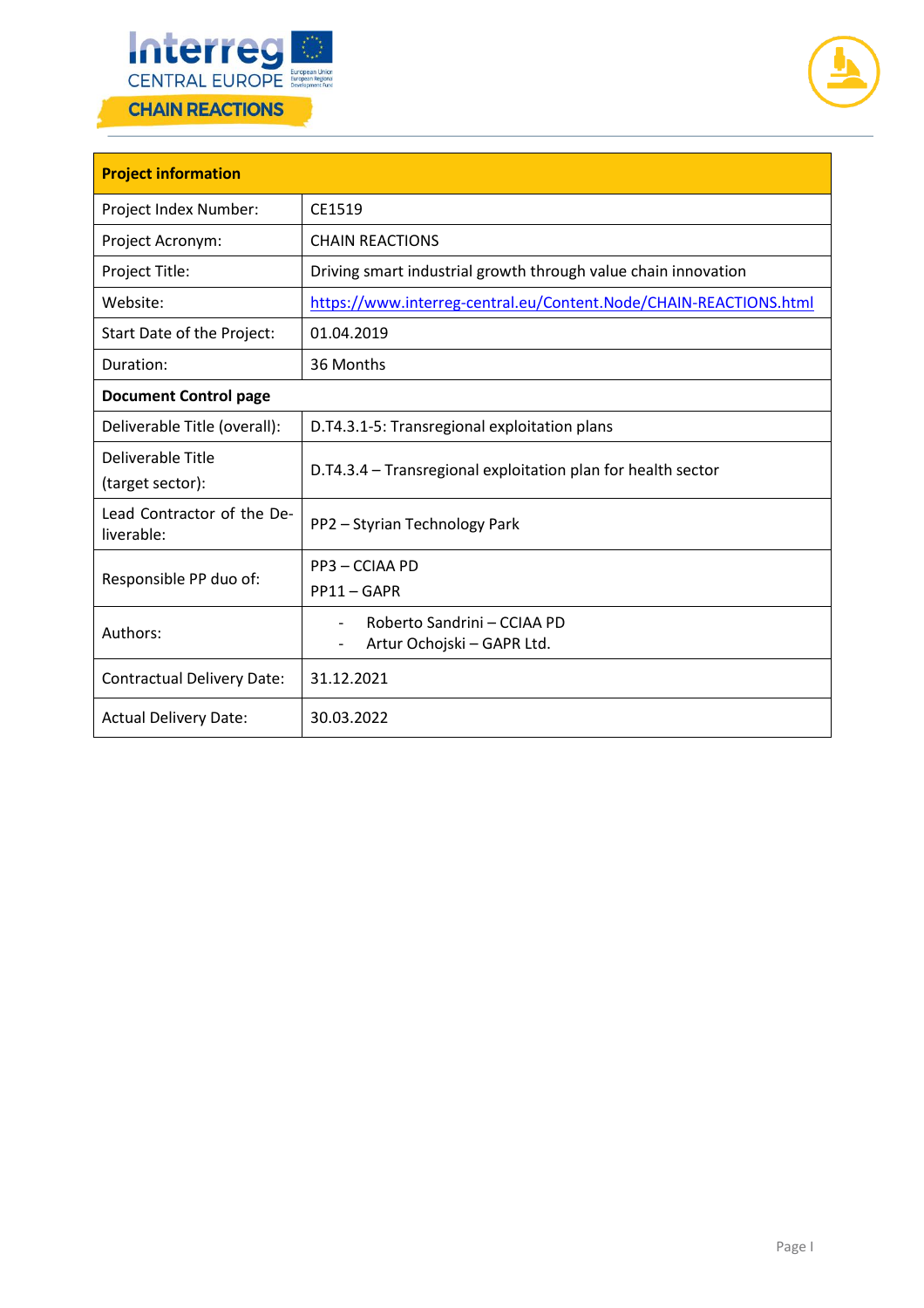



# **Table of content**

# **Abbreviations**

- IGA Innovation and Growth Alliance
- TIA Transnational Innovation Activities
- TIIA Transnational industrial innovation Agenda
- TEP Transnational Exploitation Plan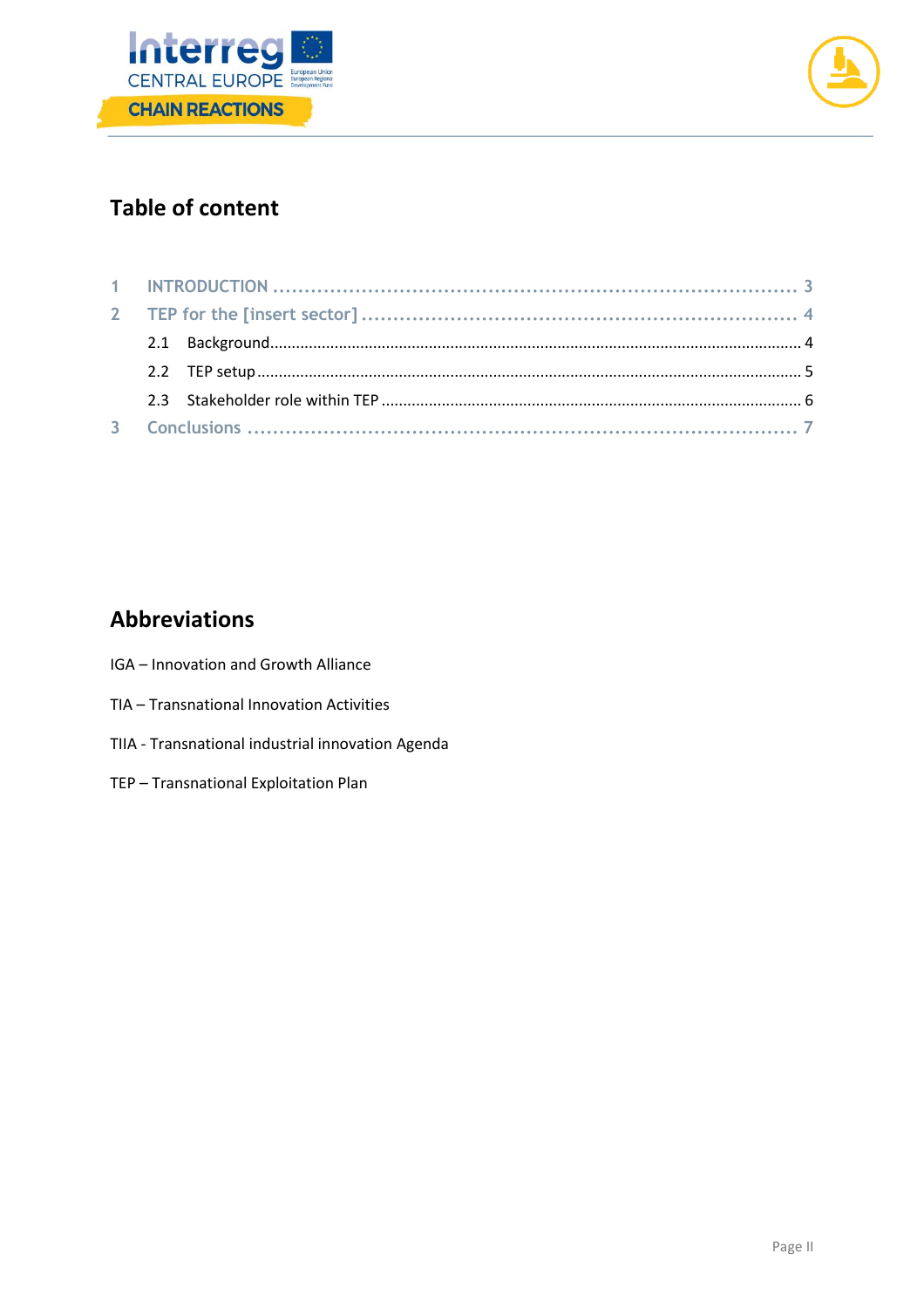



### <span id="page-3-0"></span>**1 INTRODUCTION**

CHAIN REACTIONS project addresses the challenge for industrial regions not benefitting from innovation activities from large leading corporations to increase regional capacity to absorb new knowledge and turn it into competitiveness edge and business value. There is a strong need to help SMEs to overcome capacity shortages for innovation and integration into transnational value chains. The project aims at empowering regional ecosystems with the knowledge and tools to help businesses overcome those barriers and generate sustained growth through value chain innovation.

In order to create transnational open spaces for collaboration (e.g. value chain based) the activities for Building open collaboration spaces for transnational RIS3 implementation (WPT4), were based on previous project activities, mostly IGAs established in each of the target regions (O.T2.1) and Value chain innovation models and instruments implemented in each target region as a driver to S3 (O.T3.2).

More specifically, the activities for preparation of **Thematic transnational exploitation plans and open collaboration spaces**(O.T4.3) were based on **Thematic industrial innovation roadmaps**(O.T4.1), which have been developed in each of the selected industrial sectors by transnational networks of relevant innovations stakeholders to be established and built on identified technological and societal trends of potential innovative developments (technologies, processes, business models and their interactions) and **Thematic innovation agendas** (O.T4.2).

For the purpose of setting up Thematic transnational exploitation plans and open collaboration spaces two activities have taken place:

- A.T4.3.1-5: Transregional exploitation plan (TEP) for each of the 5 identified sectors
- A.T4.3.6-10 Transnational open space (TOS) for each of the 5 identified sectors

Overall, the thematic innovation agendas are one of the three outputs within the WPT4, linking the identified potential with plans for transnational exploitation:

- O.T4.1 Thematic industrial innovation roadmaps;
- O.T4.2 Thematic innovation agendas;
- **O.T4.3 Thematic transnational exploitation plans and open collaboration spaces.**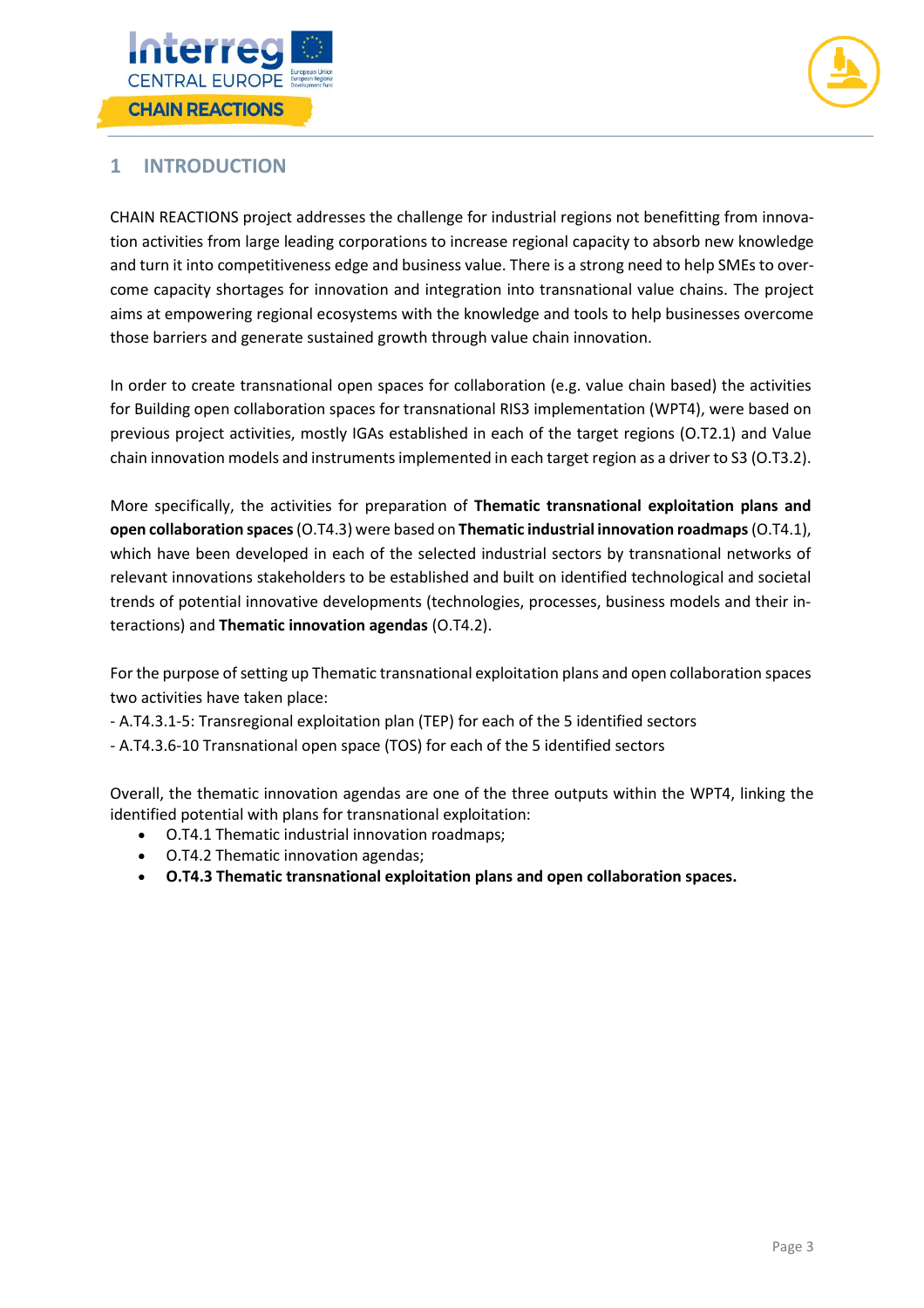



## <span id="page-4-0"></span>**2 TEP for the [insert sector]**

#### <span id="page-4-1"></span>**2.1 Background**

The TEP is based on the previous project activities:

- D.T4.1.6 transnational industrial innovation roadmap workshop,
- D.T4.1.10 transnational industrial innovation roadmap for the health sector,
- D.T4.2.2 Transnational innovation agenda workshop 2,
- D.T4.2.6 Transnational industrial innovation agenda for the health sector.

The Transnational Industrial Innovation Agenda (TIIA) for the health sector, is aiming to achieve new transnational business model in the field of design for medical devices and equipment as well as developing MedTech competence centre and transnational biomedical and health observatory alliance.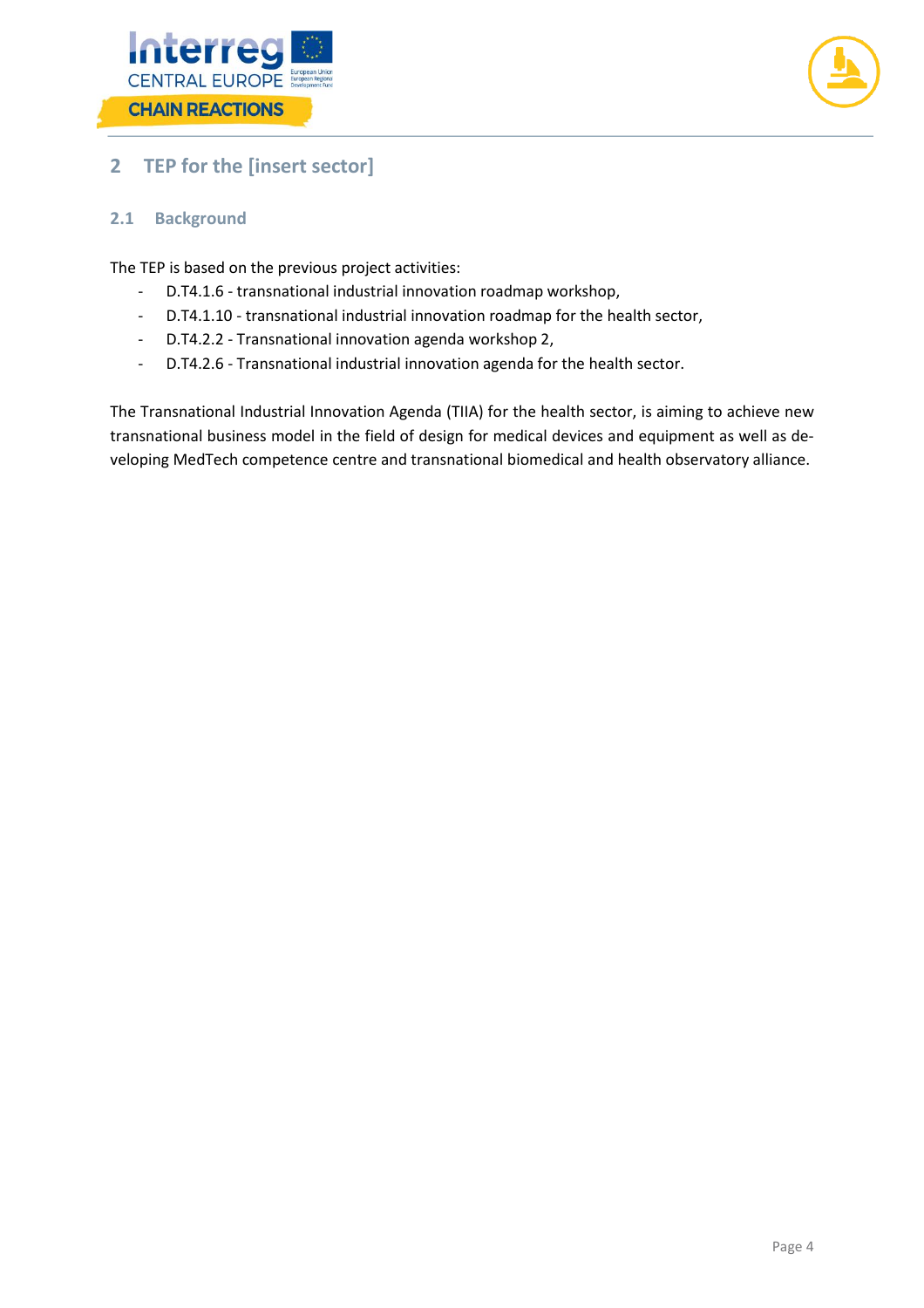



#### <span id="page-5-0"></span>**2.2 TEP setup**

Transregional exploitation plan for the health sector, based on the TIIA of the Veneto and Upper Silesia.

# **Transnational industrial innovation agenda for the health in the Veneto-Italy and Upper Silesia-Poland**

| <b>Name of TIA</b>                                                                                                                           | <b>Timeframe</b> | <b>Partners</b><br>involved                                                                    | <b>Expected</b><br>impact                                                                                                            | Esti-<br>mated<br>costs | <b>Source of</b><br>founding                                                      | <b>Geographical</b><br>scope |
|----------------------------------------------------------------------------------------------------------------------------------------------|------------------|------------------------------------------------------------------------------------------------|--------------------------------------------------------------------------------------------------------------------------------------|-------------------------|-----------------------------------------------------------------------------------|------------------------------|
| Developing<br>and testing<br>new transna-<br>tional business<br>model in the<br>field of design<br>for medical de-<br>vices and<br>equipment | 2023-2024        | MedSile-<br>sia Cluster<br>(and<br>members)<br>& Galileo<br>Vision-<br>ary+CCI-<br><b>AAPD</b> | More effi-<br>cient design<br>of medical<br>devices and<br>equipment                                                                 | To-<br>BeEsti-<br>mated | own<br>sources<br>of part-<br>ners and<br>EU finds<br>(if suc-<br>cessful)        | Transregional                |
| Developing<br>MedTech com-<br>petence<br>cen-<br>tre                                                                                         | 2023-26          | MedSile-<br>sia Cluster<br>& Re-<br>gional In-<br>novative<br><b>Network</b>                   | Joint collab-<br>orative pro-<br>jects be-<br>tween SMEs<br>and/or<br><b>HEIs/RTOs</b><br>from Veneto<br>and Upper<br><b>Silesia</b> | To-<br>BeEsti-<br>mated | own<br>sources<br>of part-<br>ners and<br><b>EU finds</b><br>(if suc-<br>cessful) | Transregional                |
| Transnational<br>observatory al-<br>liance                                                                                                   | $2022+;$         | Biomedi-<br>cal Obser-<br>vatory<br>and<br>Health<br>Observa-<br>tory with<br>partners         | Access to<br>knowledge<br>and support<br>of innova-<br>tion culture<br>in the eco-<br>systems                                        | To-<br>BeEsti-<br>mated | own<br>sources<br>of part-<br>ners and<br>EU finds<br>(if suc-<br>cessful)        | Transregional                |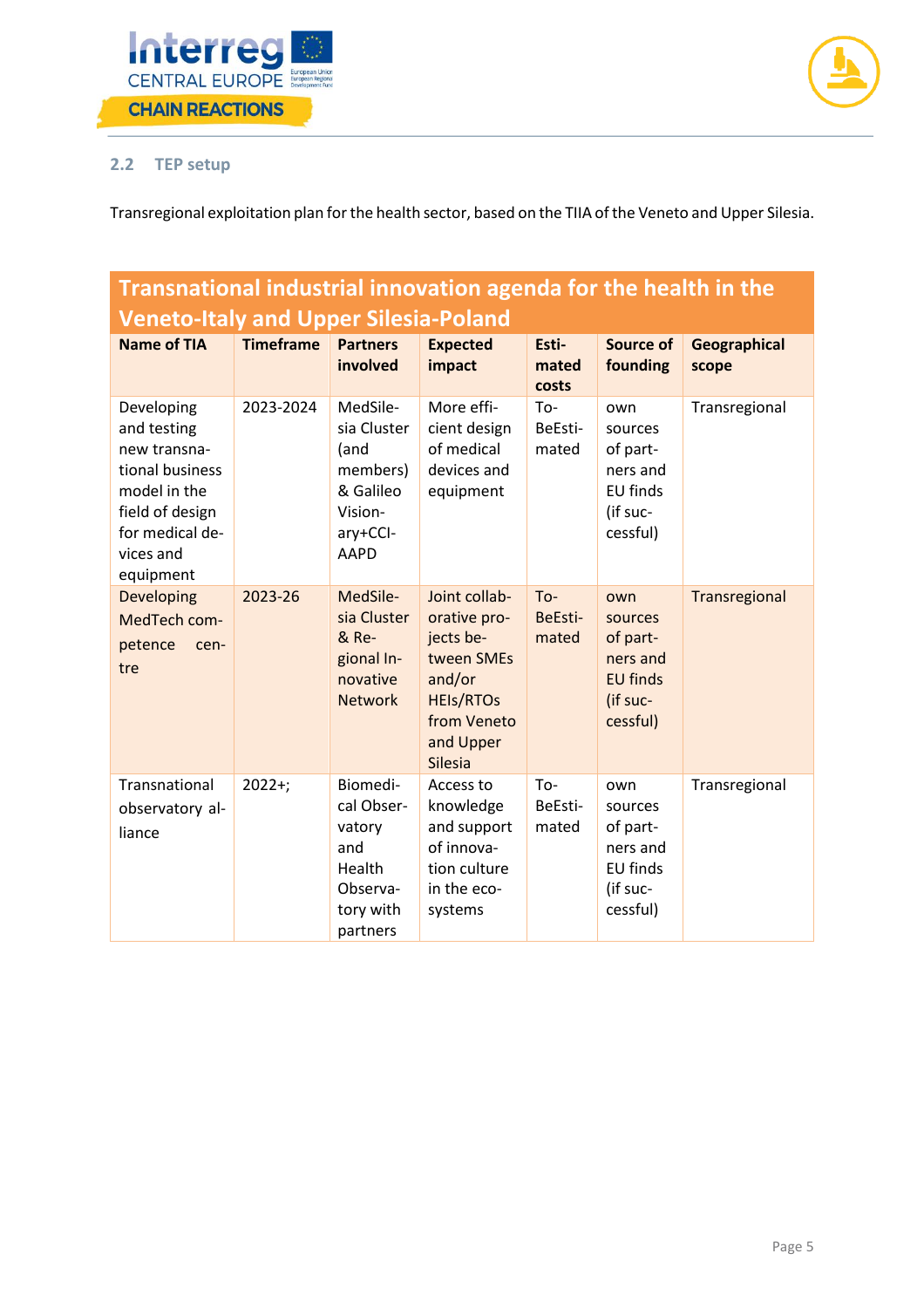



#### <span id="page-6-0"></span>**2.3 Stakeholder role within TEP**

The following stakeholders of Veneto and Upper Silesia will be responsible for the implementation of the TEP.

| <b>Activity par-</b><br>ticipant                                             | <b>Region</b>             | Short description of the participant                                                                                                                                                   |
|------------------------------------------------------------------------------|---------------------------|----------------------------------------------------------------------------------------------------------------------------------------------------------------------------------------|
| <b>Galileo Vi-</b><br>sionary Dis-<br>trict                                  | Veneto                    | provides experience in the connection between science represented<br>by start-up companies, R&D designers, spin-off university and busi-<br>ness represented by traditional companies. |
| <b>CCIAAPD</b>                                                               | Veneto                    | provides experience in the connection to companies and other<br>stakeholders.                                                                                                          |
| <b>Tech4life</b>                                                             | Veneto                    | supports R&I in the biomedical sector and the internationalization<br>processes                                                                                                        |
| $OBV - Ve -$<br>neto Bio-<br>medical Ob-<br>servatory                        | Veneto                    | supports companies in the biomedical sector and the access to<br>knowledge on legal framework changes                                                                                  |
| GAPR / Med-<br><b>Silesia</b>                                                | <b>Upper Sile-</b><br>sia | provides experience in the connection to companies and other<br>stakeholders & supports R&I in the MedTech sector and the interna-<br>tionalization processes of companies             |
| Health ob-<br>servatory in<br><b>Upper Silesia</b><br>(with its<br>partners) | <b>Upper Sile-</b><br>sia | supports companies in the MedTech sector and the access to<br>knowledge on business opportunities and the legal framework<br>changes                                                   |